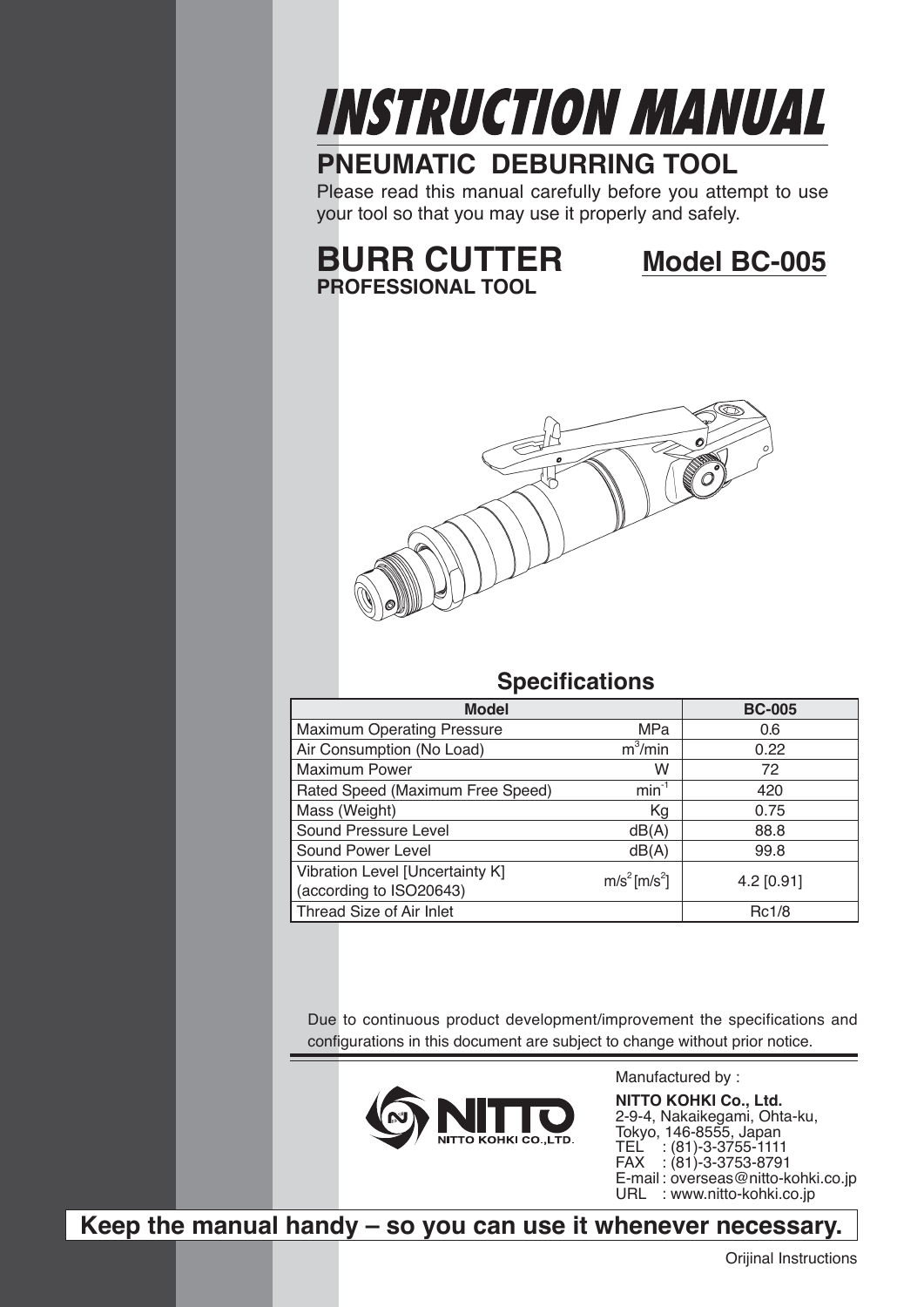Thank you very much for your purchase of this **Nitto Kohki products.**

Before using your tool, please read this manual carefully so that you may use it properly to get the most out of it.

**Please keep the manual handy - so you can use it whenever necessary.**

| · English       | : Please ask your dealer or<br>distributor for instruction manual<br>in local language(s).                    |
|-----------------|---------------------------------------------------------------------------------------------------------------|
| German          | : Bitte fragen Sie Ihren Händler<br>nach eine Betriebsanleitung in<br>Landessprache.                          |
| $\cdot$ French  | : S'il vous plait, veuillez demandez<br>á votre foumisseur de manuel<br>instruction en langue locale.         |
| · Spanish       | : Por favor, cantacte con su<br>distribuidor para el manual de<br>instrucciones en español.                   |
|                 | · Portuguese : Por favor pessa ao seo agente<br>ou distribuidor o manual de<br>instrucces ih linguagen local. |
| $\cdot$ Italian | : Per Manuale Istruzioni in lingua<br>locale Vi preghiamo di rivolgervi<br>al rivenditore o distributore.     |
| $\cdot$ Dutch   | : Vraag uw handelaar<br>om een nederladstalige<br>gebruiksaanwijzing.                                         |
| · Swedish       | : Be er lokala Åtreförsäljare eller<br>distributör om manualer pá<br>svenska.                                 |
| · Danish        | : Venligst henvend Dem til<br>den danske distributør for<br>instructions manualer.                            |
| · Polish        | : Prosze pytac swojego dealera<br>lub dystrybutora o instrukcje<br>obslugi w jezyku localnym.                 |
| 中文              | :請向當地供應商或経銷商詢問中<br>文使用説明書                                                                                     |

### **CONTENTS page**

| 2. CHECK THE CONTENTS OF THE PACKAGE  4 |  |
|-----------------------------------------|--|
|                                         |  |
|                                         |  |
|                                         |  |
|                                         |  |
|                                         |  |
|                                         |  |
| 9. EXPLODED DIAGRAM : BC-005  8         |  |

### **PICTOGRAM**



Warning: It might be dangerous to operate the tool if the instructions supplied are not followed.

Using this tool improperly could result in serious injury. Read the instruction manual before using.



Always wear suitable eye protection.



Always wear suitable hearing protection.



Always wear respiratory protective equipment (PPE).

The following Safety notations are used throughout the manual to highlight safety precautions for the user and for the tool.



**WARNING:** Indicates a potentially hazardous situation which, if not avoided by following the **WARNING:** instructions given, could result in death or serious injury.

**CAUTION:** Indicates a potentially hazardous situation which, if not avoided by following the interval of the interval of the state of the interval demander instructions given, could result in injury or material damage.

Please note, however, that failure to observe safety precautions under the "  $\triangle$  Caution" category could result in a serious occurrence depending on the situation: please observe all safety precautions in the manual.

**Caution**: Important precautions for tool setup, operation and maintenance.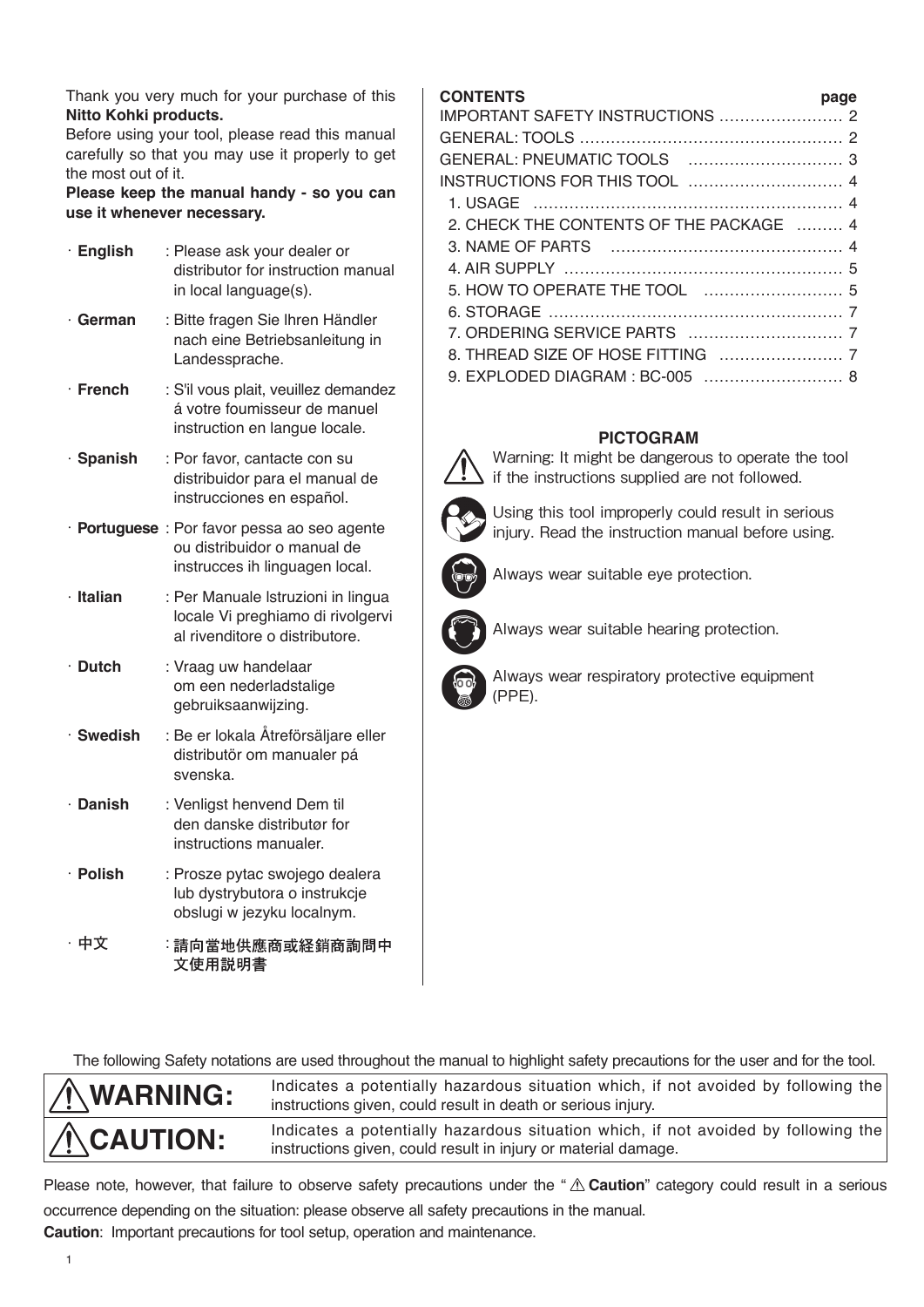# **IMPORTANT SAFETY INSTRUCTIONS**

When using the tool, please observe the safety precautions below to prevent possible accident or injury.

# **GENERAL: TOOLS WARNING**

### **TO OPERATORS**

● **Wear proper clothing for the type of work being done.**

Take care so that clothing, ties, hair, etc. will not become entangled with the moving parts. If items become entangled, it will cause the operator to be pulled towards the tool and lead to possible cause of accident or injury.

● **Always wear suitable eye protection.** 

Vision correction glasses are not safety glasses. Always wear appropriate safety glasses when doing your job.

- **Always wear suitable hearing protection.**
- **Wear respiratory protective equipment (PPE).**  Wear respiratory protective equipment (PPE) when working in an environment where dust particles are generated in operation.
- **Avoid working posture that is too stressful.**  Always ensure a firm footing and well balanced posture.
- **Do not operate the tool if you are too tired.**
- **Never touch any moving parts of the tool when running.**

### **ABOUT WORK AREA**

- **Keep the work area clean.** Cluttered work areas (e.g. workbench) invite accidents.
- **Carefully select the work area.**

Do not expose the tool to rain.

Do not use the tool in a wet or soaked area. See that the work area is adequately illuminated.

- **Never work near inflammable liquid or in a potentially explosive atmosphere.**
- **Keep children away from the work area.** Keep children and unauthorized people away from the work area to avoid accident or injury.
- **Some tools generate high noise levels.** Check to be sure that the use of this tool conforms to all local noise regulations.

### **BEFORE OPERATION**

### ● **Inspect tool before use.**

Before using, check that screws are securely tightened, that any protective cover or guard is securely in place, other parts are free from damage and that the tool runs as it should.

Check that moving parts are properly adjusted for positioning and tightened, that parts are free from damage and properly mounted, and that all other parts are in good condition for normal operation.

Should you find any damage to the protective cover or other part, replace it in accordance with the Operation Manual. If there are no instructions in the Manual, please contact the sales agent through which you have purchased your tool or an authorized dealer near you for repair.

Likewise, if a switch failure occurs, contact sales agent through which you have purchased your tool or an authorized dealer near you for repair. .

Do not use the tool if it does not start or stop with the start/stop switch.

### ● **Securely mount cutter**

An improperly mounted cutter may fly out, causing possible damage to the tool or injury to the operator.

- **Always remove spanner, wrench, etc., once adjustment has been made with them.**
- **Use a tool appropriate for the application.** Avoid heavy-duty application that is beyond the capacity of the tool.
- **Do not use the tool for purposes other than what it is designed for.**

### ● **Do not abuse tool.**

Use tool in accordance with the specifications: you'll get the most out of it while ensuring safety.

● **Securely fasten workpiece in place.**

Use a vice or clamp to securely fasten the workpiece in place. It is much safer this way than holding it in your hand, allowing you to operate the tool with both hands.

### **ABOUT HANDLING**

#### ● **How to store tool.**

When the tool is not used, store it in a dry area and out of reach of children.

#### ● **How to carry tool.**

Do not touch the start switch while the tool is being carried.

● **Do not leave the tool unattended while it is running.**

Turn off the start switch and disconnect the tool from power source. Do not leave the work area until the tool comes to a complete stop.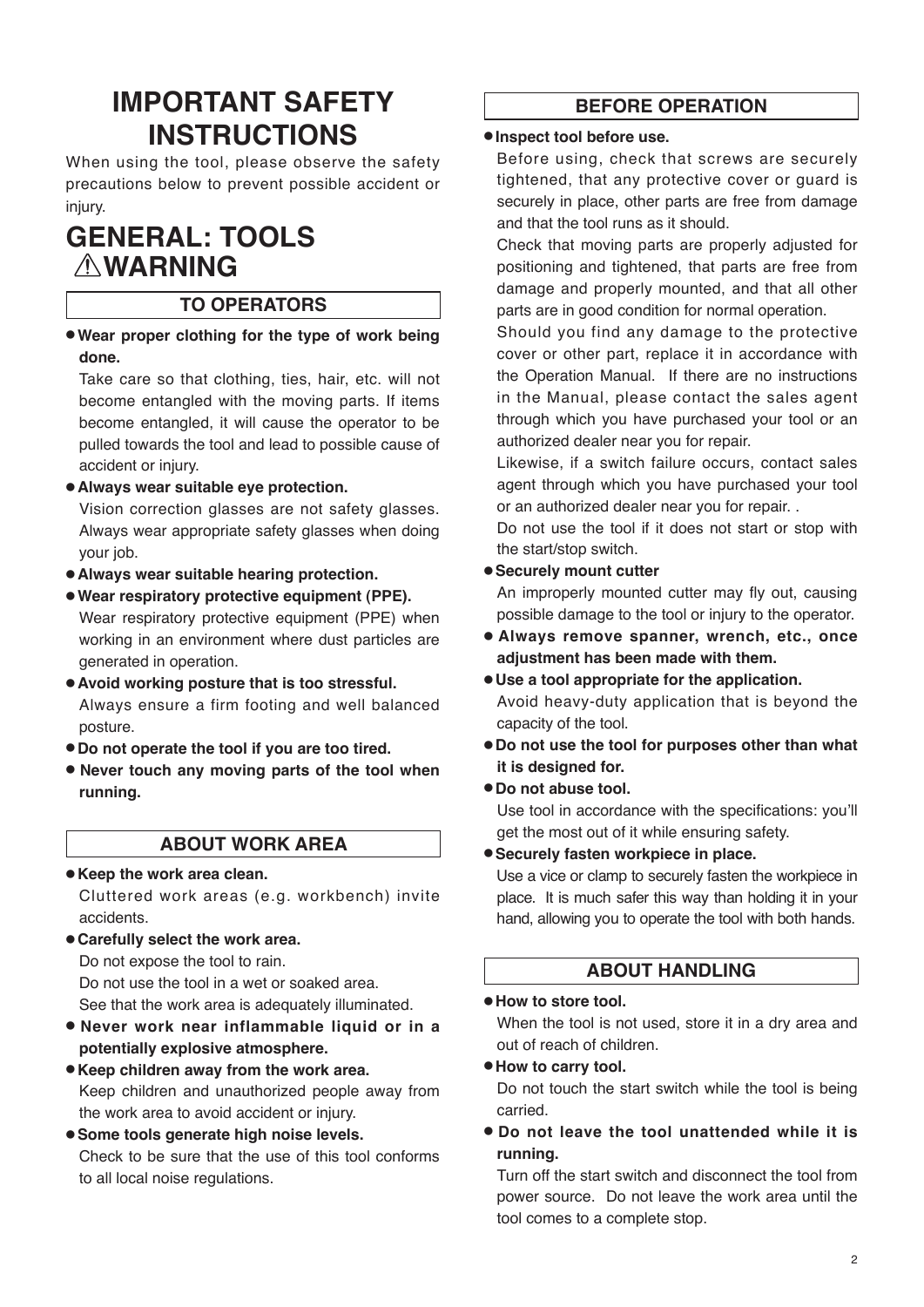### **MAINTENANCE/SERVICE**

### ● **Do not take apart or modify tool.**

Disassembly or modification carried out without the supervision of a qualified or authorized service engineer could result in an accident or injury.

#### ● **Inspect cutting tool and accessories, etc.**

Always check to see that cutting tool and accessories, etc. are in good operating condition without damage or deterioration before you mount them on the tool. Should you find any damage to an accessory or part, please contact sales agent through which you have purchased your tool or an authorized dealer near you for repair.

### ● **Check parts for damage.**

When you have found damage to accessory or other part, carefully check the damaged part to determine the extent of influence it has upon the functions of the tool – that is, determine whether it can still perform its normal functions.

Check to see that the linkage of the moving parts is OK, that all parts are OK without damage, that they are properly mounted, and that the tool functions normally. Should you find any damage to an accessory or part that may hamper proper functioning of the tool, please contact sales agent through which you have purchased your tool or an authorized dealer near you for repair.

● **Have your tool repaired at an authorized Nitto Service Center.** 

For repair or parts replacement, please contact the sales agent through which you have purchased your tool or an authorized dealer near you.

#### ● **Use only Nitto genuine parts.**

Use of improper parts may result in serious occurrence.

To obtain a Nitto genuine part, consult this Manual or contact the sales agent from which you have purchased your tool directly.

### ● **Do not detach label or nameplate from tool.**

When a label/nameplate gets damaged, worn or becomes missing, contact the sales agent through which you have purchased your tool or Nitto Kohki Co. Ltd, directly for a replacement.

### **DISPOSAL**

● When a tool is taken permanently out of service, it is advised that the tool is disassembled, degreased and parts separated by material and recycled locally in the appropriate manner.

# **GENERAL: PNEUMATIC TOOLS**

# **WARNING**

### ● **Use appropriate air pressure.**

Excessively high air pressure will increase the number of revolutions or strokes causing not only potential premature failure/breakage but could also lead to an unexpected accident or injury.

### ● **Connect tool to air supply line.**

There are various types of pipes running in a factory in addition to the pneumatic line (such as oxygen, nitrogen, gas and water). For this reason, always ensure that you are connecting to the pneumatic line.

### ● **Start tool properly.**

Turn the start switch OFF before connecting to the air supply line.

● **Always disconnect the tool from the air supply line before putting on/taking off any accessory and prior to carrying out any maintenance work.**

### ● **Avoid exposure to exhaust air.**

Pneumatic tool exhaust air contains oil and contaminated moisture. Make sure the exhaust air is not directed towards your face or anyone else within the work area.

#### ● **Keep tool off electricity.**

This pneumatic tool is not electrically insulated. To avoid a potential electric shock do not use where there is a possibility of coming into contact with live electricity.

# **ACAUTION**

### ● **Handle tool carefully.**

Abusive use of tool could invite failure or accident. Do not throw, drop or shock the tool.

● **Handle connecting hose carefully.** Do not carry the tool by the air hose. Do not pull the air hose to disconnect.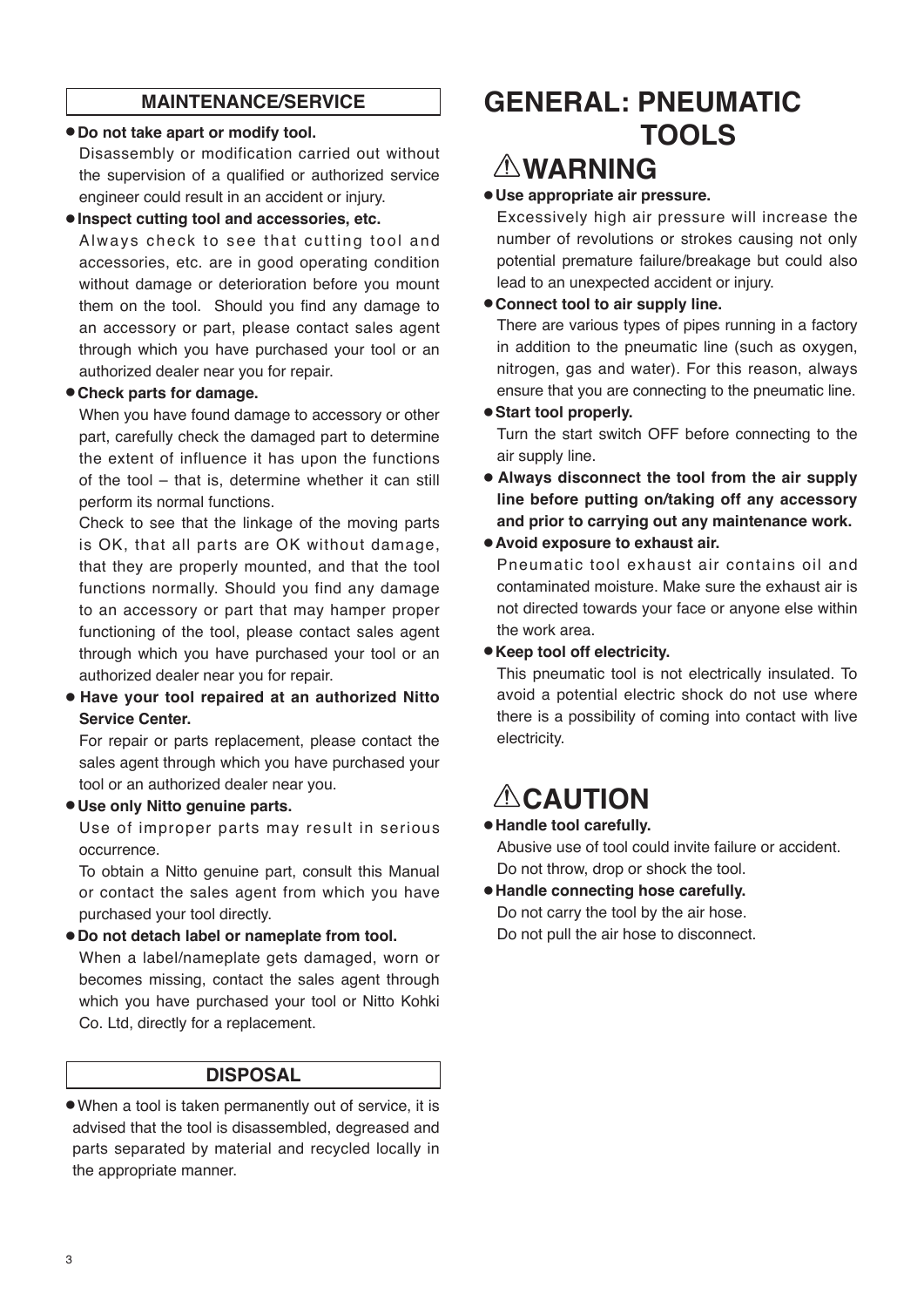# **INSTRUCTIONS FOR THIS TOOL**

### **About Your Tool**

## **WARNING**

### ● **Protect your body from the chips/filings.**

Hot chips/filings may fly out from the work piece. Always wear safety glasses, dust mask, earplugs, gloves (except knitted gloves) and long-sleeved garment.

Keep your face well away from the work piece.

● **This tool is a push start type.**

Before starting operation, turn on the throttle lever to start the motor, and press the countersink against the workpiece to be machined.

- **There are three types of available shank diameters. Do not use a countersink that does not fit any of the shank diameters.**
- **To ensure high-quality operation and safety, do not use a worn or damaged countersink.**
- **When the connection hose is disconnected from the tool, exercise care not to allow cutting chips and foreign substances to enter the tool through the air inlet port of the tool.**

### **1 USAGE**

This tool is designed for deburring workpiece with countersink.

### **2 CHECK THE CONTENTS OF THE PACKAGE**

Check the contents and make sure that the tool does not have any damage which may have occurred during transportation. The contents should correspond to the list as follows. In case of damage/missing parts, please contact the sales agent from whom you purchased the tool.

| <b>Package Contents</b>          | Qty  | check |
|----------------------------------|------|-------|
| <b>BURR CUTTER BC-005</b>        | 1set |       |
| Chuck 10mm                       |      |       |
| Chuck 8mm                        |      |       |
| Chuck 6mm                        |      |       |
| Hex. Socket Screw Key 2.5        |      |       |
| Hook                             |      |       |
| Bushing R1/8xNPT1/4              |      |       |
| <b>Instruction Manual</b>        |      |       |
| <b>Declaration of Conformity</b> |      |       |

### **3 NAME OF PARTS**

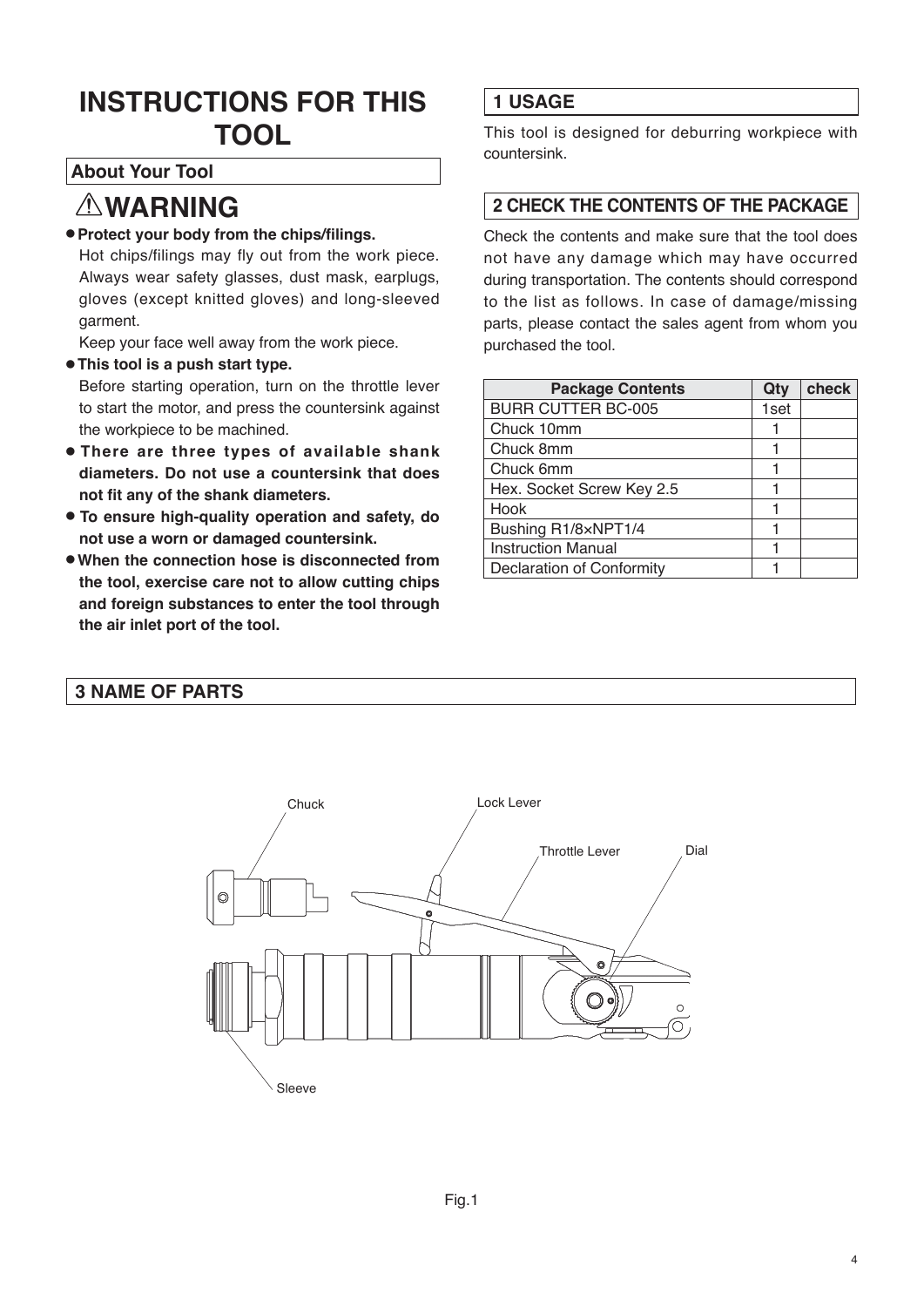### **4 AIR SUPPLY**

# **ACAUTION**

● **Draw off drainage before starting operation. If the drainage enters into the tool, it can freeze around the exhaust port of the tool and result in output power reduction.**

### **4-1. Air Pressure**

Adjust air pressure to  $0.6$ MPa (or 6 kgf/cm<sup>2</sup>) with the air regulator. Lower pressure may result in insufficient performance. Higher pressure may result in premature wornout of parts. It is important to maintain the proper pressure with pressure regulator on air line.

### **4-2. Air Line** (Fig.2)

Use a 9.5 mm (3/8") I.D. air hose between the compressor and the tool. Compressed air comes to be cooled down and its drain be separated, as soon as the air leaves the compressor. The drain, however, is condensed in the piping, and can enter into the tool mechanism, and may cause malfunction.

So, install an air filter and an oiler between the compressor and the tool.

#### **4-3. oiler**

Install an oiler between the compressor and the tool. Use machine oil ISO VG-10 for lubrication and rust prevention. Negligence of the oil supply may cause damages on the tool. Lubricating the tool with high viscosity oil reduces the tool performance.

### **4-4. Lubrication** (Fig.2)

Before starting the tool, disconnect air hose from the tool and supply a few drops of machine oil ISO VG-10 to the air inlet port of the tool. Then reconnect and make idle running for a few seconds so that the oil should reach every part in the tool.



Fig.2

### **5 HOW TO OPERATE THE TOOL**

## **WARNING**

- **Always wear safety glasses during operating the tool. Wear respiratory protection when working in an environment where dust particles are generated during operation.**
- **Make sure the Throttle Lever is in the OFF position before connecting the air supply hose to the tool.**
- ●**Always disconnect the air supply hose from the tool before putting on/taking off countersink or replacing parts.**
- **Never touch any moving parts of the tool when running.**

### **5-1. Dimensions of attachable countersink**

The countersink that can be fitted into the chuck supplied with the tool comes in three shank diameters (Fig.3).(Table 1)





| Table 1 Fitting table |
|-----------------------|
|                       |

| Parts No.  | $d(\phi \, mm)$ |
|------------|-----------------|
| Chuck 10mm | 10              |
| Chuck 8mm  | x               |
| Chuck 6mm  | h               |

※Use a countersink for the goods on the market.

## **5-2. Start and Stop** (Fig.4) **ALCAUTION**

### ● **This tool is a push start type.**

- (1) Check that a Throttle Lever is turned off and connecting the tool to the hose leading to air supply line.
- (2) Hold the tool,  $(1)$  tilt the Lock Lever, and  $(2)$  grasp the Throttle Lever to start.

※ The countersink does not rotate in this state.

(3) ③ When the Throttle Lever is released, it will automatically turn off.

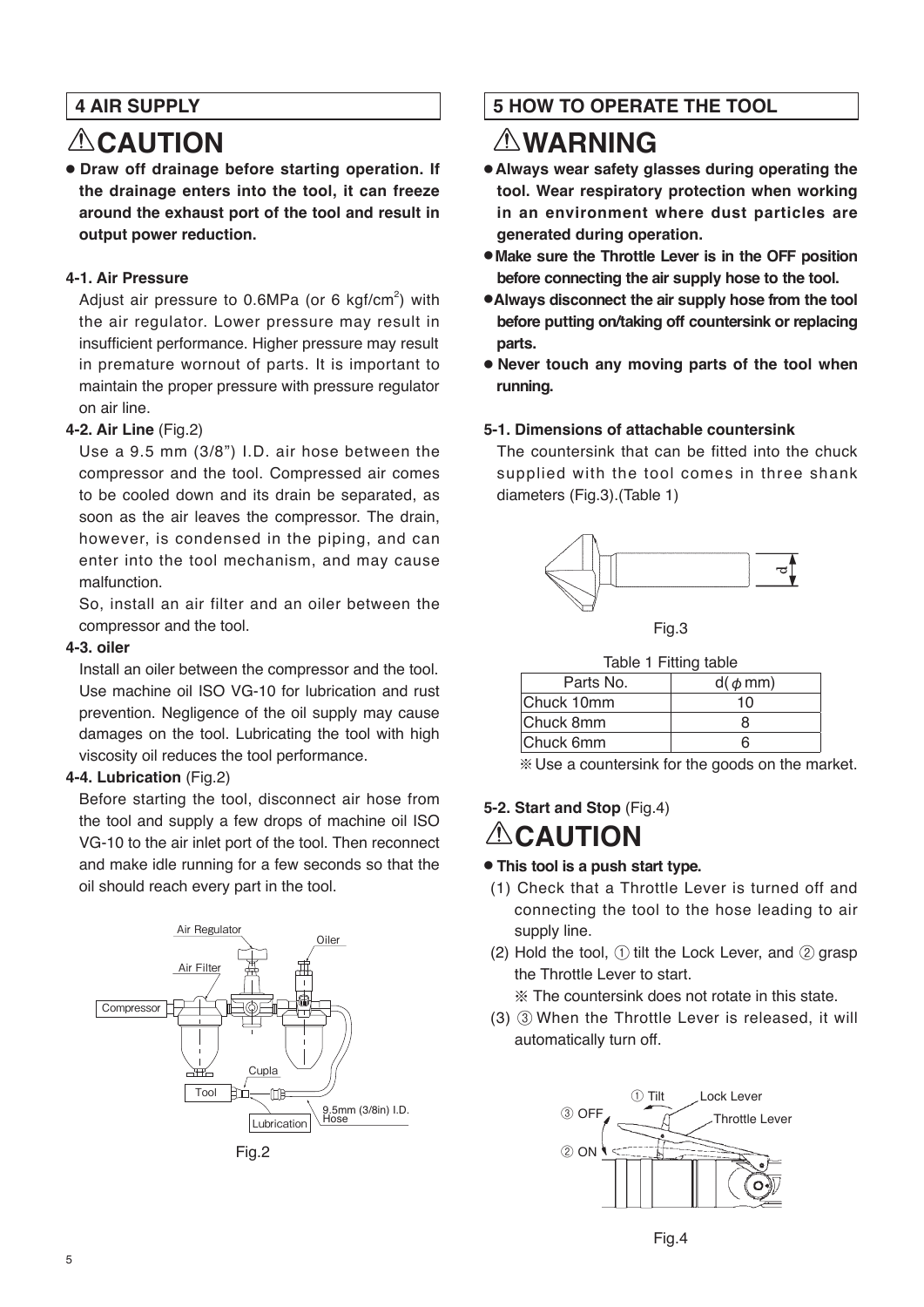**5-3. Attaching and detaching the Countersink**

## **WARNING**

- **Always disconnect the air supply hose from the tool before adjusting the countersink.**
- **Do not fail to wear gloves when replacing the countersink.**
- **Allow the countersink adequate time to cool off after use as countersink can reach extreme temperatures.**

# **ACAUTION**

- **Use a chuck matching the shank diameter.**
- **Exercise care not to allow cutting chips to enter the holder into which the countersink will be inserted. If there are cutting chips in the holder, thoroughly remove the cutting chips, and then mount the chuck.**
	- (1) Using the Allen key wrench supplied with the tool, loosen the three hexagon socket head screws of the chuck matching the shank diameter of the countersink used.
- (2) Insert the shank of the countersink all the way into the chuck, and securely tighten the three hexagon socket head screws. (Fig.5)
- (3) To detach the countersink, loosen the three hexagon socket head screws.



### **5-4. Attaching and detaching the Chuck**

## **WARNING**

- **Always disconnect the air supply hose from the tool before adjusting the chuck.**
- **Do not fail to wear gloves when replacing the chuck.**
- **Allow the countersink adequate time to cool off after use as indexable inserts can reach extreme temperatures.**

# **ACAUTION**

- **Exercise care not to allow cutting chips to enter the holder into which the chuck will be inserted. If there are cutting chips in the holder, thoroughly remove the cutting chips, and then mount the chuck.**
- (1) Insert the chuck into the chuck holder of the tool.
- (2) The chuck can be inserted all the way into the holder by turning and pushing it in with the sleeve kept down. (Fig.6)
- (3) The chuck will not be locked as long as the sleeve is kept down.
	- ※ Release the hold on the sleeve. It will return to the original state, and the chuck will be locked.
- (3) To remove the chuck, pull it out with the sleeve kept down.



Fig.6

## **5-5. Adjusting the Rotation Speed WARNING**

● **Never touch any moving parts of the tool when running.**

When the dial is turned, the amount of airflow is changed to adjust the rotation speed.

When the dial is turned to the furthest counterclockwise position, the tool reaches the maximum rotation speed. Adjust the rotation speed according to the chamfering work. (Fig.7)

※ The motor does not start to run when the dial is throttled.



6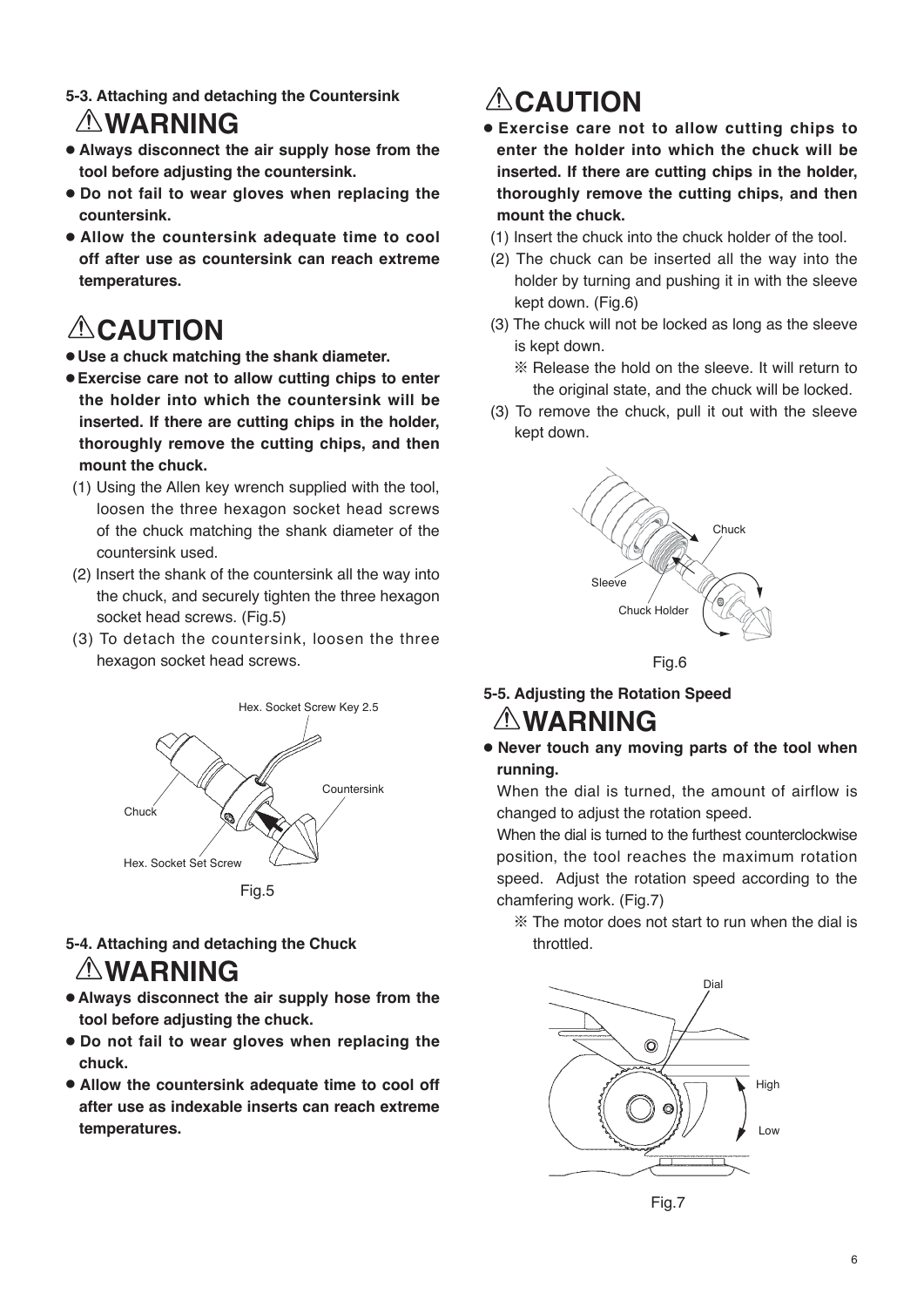## **5-6. How to use ACAUTION**

### ● **This tool is a push start type.**

If the throttle lever is turned on with the countersink pressed against the workpiece or the countersink is suddenly pressed against the workpiece, it will lead to be broken.

With the workpiece fixed and the throttle lever turned on, insert the countersink into the hole in the worpiece, and slowly press it against the workpiece. (Fig.8)



**5-7. Hanging the hook**

Use a hook for hanging the tool.(Fig.9)



## **6 STORAGE**

# **WARNING**

### ● **When tool is not used, store it out of reach of children.**

Avoid storing the tool in a location subject to high humidity. If the tool is left as it is used, residual moisture on the inside can cause rusting. Before storing, and after operation, oil the tool at the air inlet with machine oil ISO VG-10 and run it for a short time.

### **7 ORDERING SERVICE PARTS**

- For further operational and handling information or for replacement of parts and components, contact the company from whom you purchased the tool or an authorized dealer.
- In ordering parts and components give each part number, part name and quantity required.
- Use only NITTO genuine parts.

### **8 THREAD SIZE OF HOSE FITTING**

The product comes has air supply inlet of Rc(metric) thread. Connect the Bushing R thread×NPT thread included as standard accessories, if you would like to have American NPT thread instead.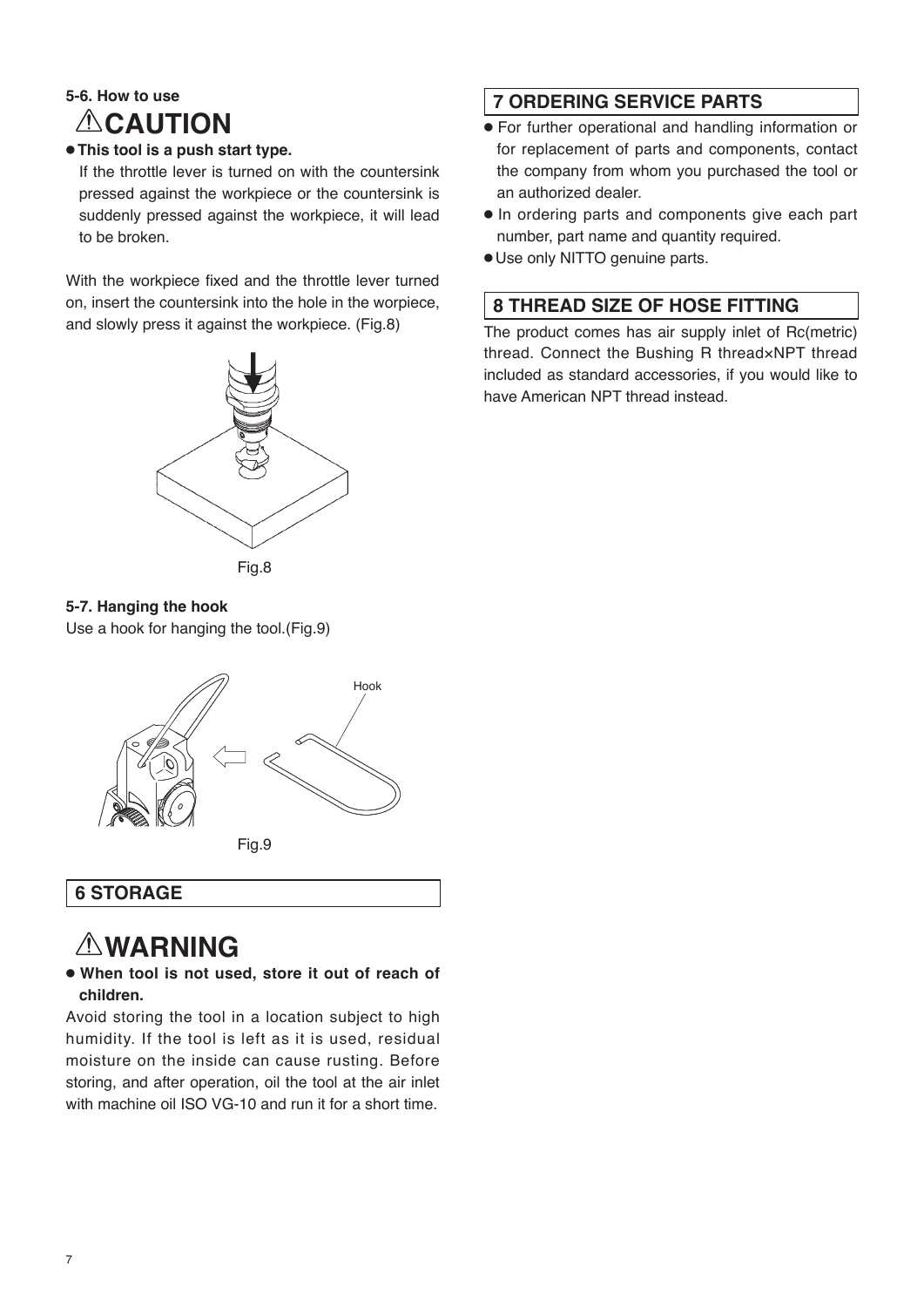### **9 EXPLODED DIAGRAM : BC-005**

## **WARNING**

This diagram is for your reference only. Do not attempt to service or repair the Tool. Do not take the Tool apart. Contact an authorized Nitto dealer for all service and repair of the Tool. Improper service and repair can cause accidents and service injuries. Never attempt to modify the Tool. Never attempt service or repair the Tool yourself.



| No.            | PartsNo.  | <b>Parts Name</b>                      | Qty                     |
|----------------|-----------|----------------------------------------|-------------------------|
| 1              | FQ00129   | External Retaining Ring WR-20          | 1                       |
| 2              | TQ13910   | Spring 0.7x20.9x21                     | 1                       |
| 3              | TQ13909   | Sleeve                                 | 1                       |
| $\overline{4}$ | TQ06710   | <b>External Retaining Ring ISTW-20</b> | 1                       |
| $\overline{5}$ | TQ05260   | Oil Seal G20x26x4                      | $\mathbf{1}$            |
| 6              | TQ13894   | Needle Bearing HK2016                  | 1                       |
| $\overline{7}$ | TB09383   | Housing Sub Ass'y                      | 1set                    |
| 8              | (TQ14024) | <b>Label Caution</b>                   | 1                       |
| 9              | TB09389   | Clutch B Ass'y                         | 1set                    |
| 10             | TP00518   | <b>Ball 1/8</b>                        | 3                       |
| 11             | TQ02096   | Parallel Pin 5x16                      | $\mathbf{1}$            |
| 12             | TQ13907   | Spring 0.5x4.1x15.5                    | $\mathbf{1}$            |
| 13             | TQ13904   | Clutch A                               | 1                       |
| 14             | TQ13903   | Ball Bearing 6001LLU                   | 1                       |
| 15             | TB09387   | Spindle Sub Ass'y                      | 1set                    |
| 16             | TQ06893   | Parallel Key Both Ends Round 3X3X6     | 1                       |
| 17             | TB09385   | Carrier Ass'y                          | 1set                    |
| 18             | TB09384   | Planetary Gear 15 Ass'y                | 3set                    |
| 19             | TQ13906   | <b>Ring Gear</b>                       | 1                       |
| 20             | TQ13905   | <b>Lock Plate</b>                      | $\overline{1}$          |
| 21             | TQ13888   | <b>Rubber Sheet</b>                    | $\overline{\mathbf{1}}$ |
| 22             | TQ07225   | Ball Bearing 695ZZ                     | 1                       |
| 23             | TQ13345   | End Plate B                            | $\mathbf{1}$            |
| 24             | TQ13889   | Rotor                                  | 1                       |
| 25             | TB09122   | Blade Ass'y(4pcs)                      | 1set                    |
| 26             | TQ13346   | Cylinder                               | 1                       |
| 27             | TP04225   | Spring Pin 2x4 AW                      | 1                       |
| 28             | TQ13344   | End Plate A                            | $\mathbf{1}$            |
| 29             | TP15408   | Ball Bearing 626ZZ                     | $\mathbf{1}$            |
| 30             | TQ13887   | <b>Ring Plate</b>                      | 1                       |
| 31             | TQ13886   | Rubber Packing                         | 1                       |
| 32             | TB09379   | Duster Housing Sub Ass'y               | 1set                    |
| 33             | (TQ13875) | <b>Label Model</b>                     | 1                       |

| No. | PartsNo.  | <b>Parts Name</b>            | Qty  |
|-----|-----------|------------------------------|------|
| 34  | TQ13885   | <b>Adjust Valve</b>          | 1    |
| 35  | TP11994   | O-ring P-4                   | 1    |
| 36  | TP09422   | O-ring P-3                   | 1    |
| 37  | TB08669   | Lever Ass'y                  | 1set |
| 38  | (TP13893) | SpringPin 3x22 AW            | 1    |
| 39  | TQ14241   | X-ring X009                  | 2    |
| 40  | TQ14485   | Stopper Bolt                 | 1    |
| 42  | TQ13877   | Filter                       | 1    |
| 43  | TP11241   | O-ring P-7                   | 1    |
| 45  | TB09592   | Dial Ass'y                   | 1set |
| 46  | TP09417   | SpringPin 2x18 AW            | 1    |
| 48  | TQ14488   | Stopper Nut                  | 1    |
| 49  | TA93070   | Valve Stem Ass'y             | 1set |
| 50  | TP14601   | <b>Spring Sheet</b>          | 1    |
| 51  | TP14604   | O-ring S-10                  | 1    |
| 52  | TP03695   | Internal Retaining Ring C-12 | 1    |
| 53  | TB09390   | Chuck 10mm Ass'y             | 1set |
| 54  | (TQ0485)  | Hex. Socket Set Screw 5x6    | 3    |
| 55  | TQ14487   | Seal Ring                    | 1    |
| 56  | TP06597   | Hex. Socket Set Screw PT1/8  | 1    |
| 57  | TQ14489   | Packing                      | 1    |

#### Accessories

| No. | PartsNo. | <b>Parts Name</b>                   | Qty  |
|-----|----------|-------------------------------------|------|
| 44  | TQ14335  | Bushing R1/8xNPT1/4                 |      |
|     | TB09391  | Chuck 8mm Ass'y                     | 1set |
|     |          | (TQ00485) Hex. Socket Set Screw 5x6 | 3    |
|     |          | TB09392 Chuck 6mm Ass'y             | 1set |
|     |          | (TQ00485) Hex. Socket Set Screw 5x6 | 3    |
|     | TP04305  | Hex. Socket Screw Key 2.5           |      |
|     | TQ10969  | Hook                                |      |
|     | TQ14328  | Instruction Manual                  |      |